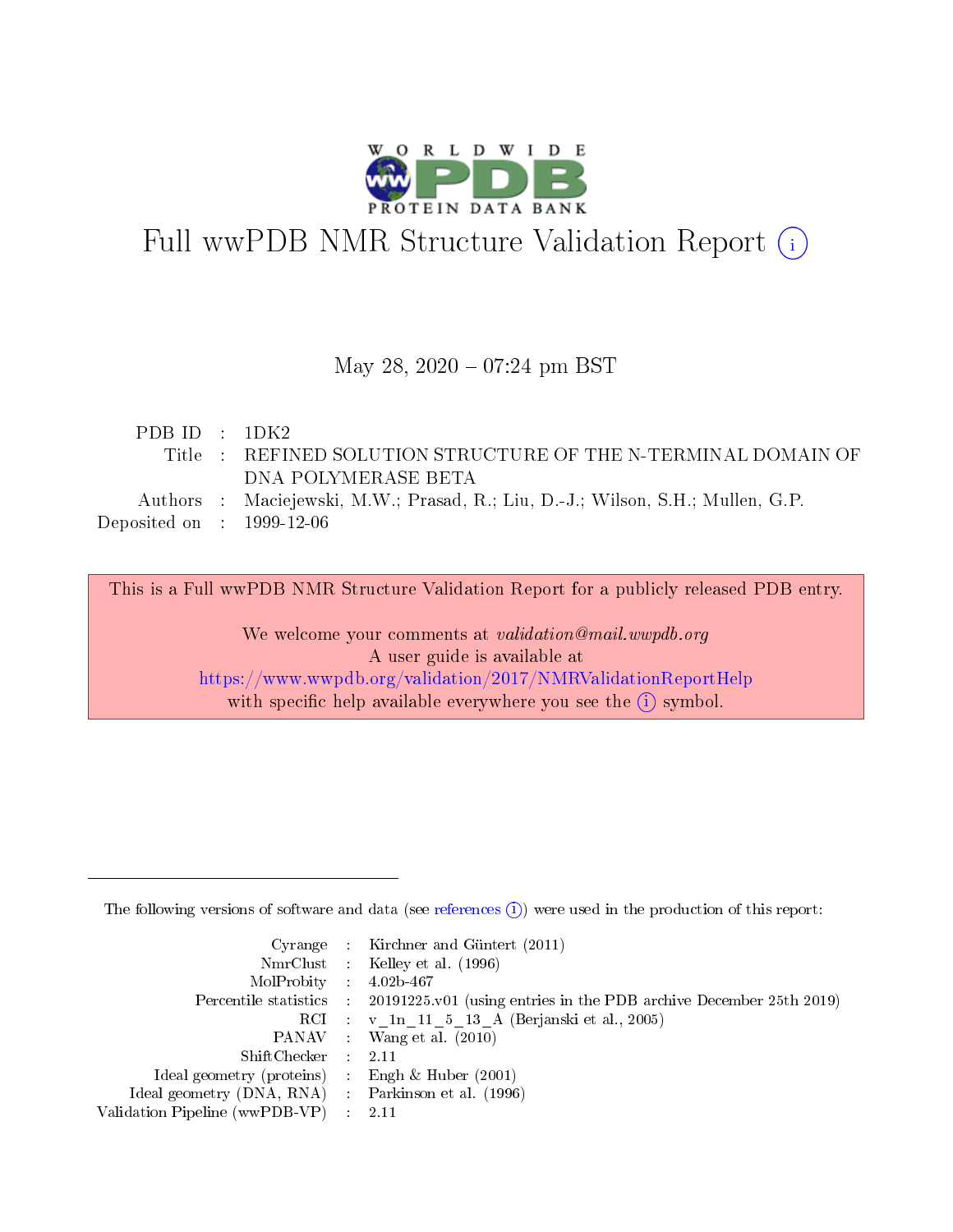# 1 [O](https://www.wwpdb.org/validation/2017/NMRValidationReportHelp#overall_quality)verall quality at a glance  $(i)$

The following experimental techniques were used to determine the structure: SOLUTION NMR

The overall completeness of chemical shifts assignment was not calculated.

Percentile scores (ranging between 0-100) for global validation metrics of the entry are shown in the following graphic. The table shows the number of entries on which the scores are based.



| <b>NIETTIC</b>        | ( $\#\mathrm{Entries}$ ) | $(\#Entries)$ |
|-----------------------|--------------------------|---------------|
| Clashscore            | 158937                   | 12864         |
| Ramachandran outliers | 154571                   | 11451         |
| Sidechain outliers    | 154315                   | 11428         |

The table below summarises the geometric issues observed across the polymeric chains and their fit to the experimental data. The red, orange, yellow and green segments indicate the fraction of residues that contain outliers for  $>=3, 2, 1$  and 0 types of geometric quality criteria. A cyan segment indicates the fraction of residues that are not part of the well-defined cores, and a grey segment represents the fraction of residues that are not modelled. The numeric value for each fraction is indicated below the corresponding segment, with a dot representing fractions  $\epsilon = 5\%$ 

| Mol | Chain | Length   |     | Quality of chain |     |
|-----|-------|----------|-----|------------------|-----|
|     |       | Qβ<br>oυ | 44% | 31%              | 22% |

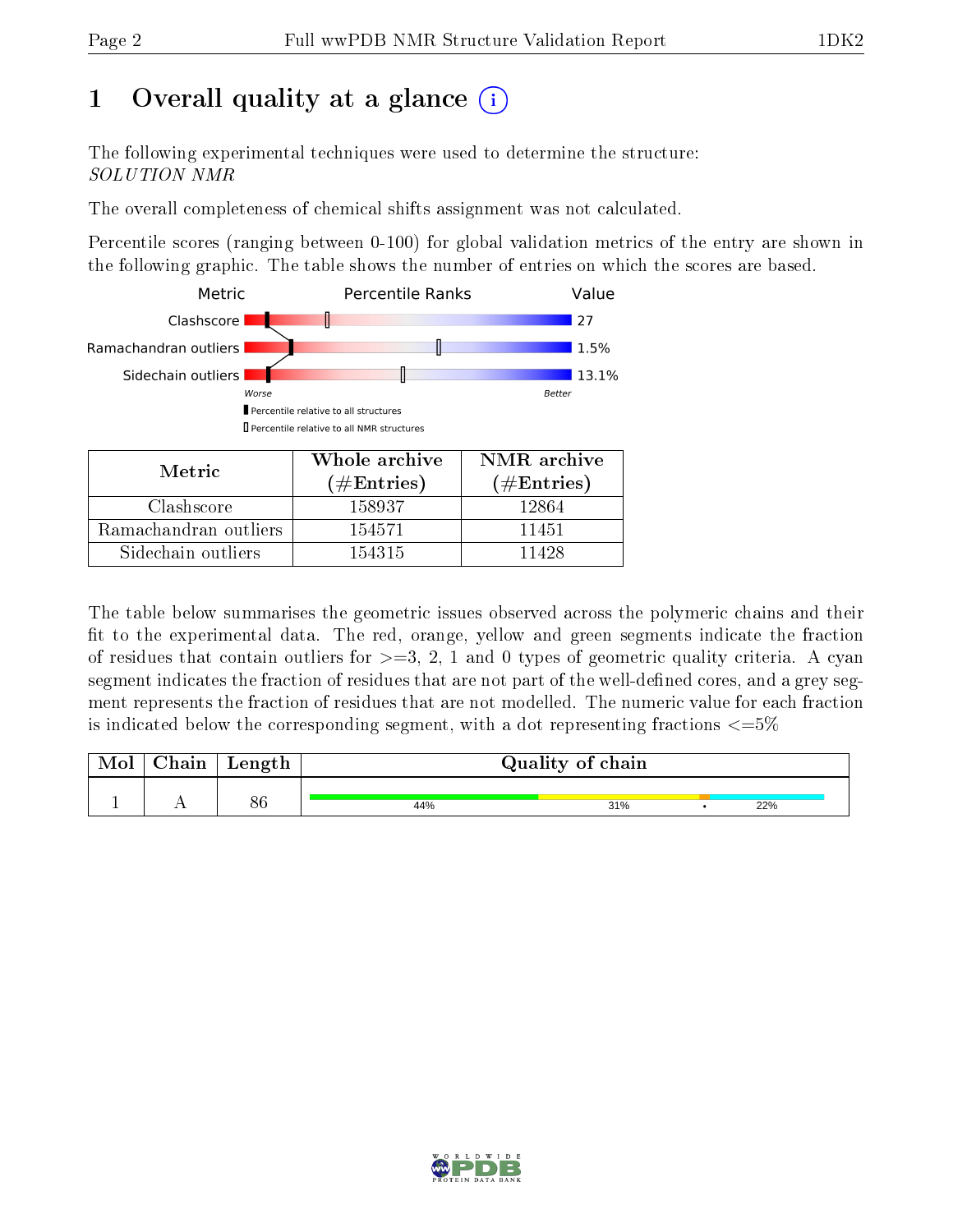# 2 Ensemble composition and analysis  $(i)$

This entry contains 25 models. Model 20 is the overall representative, medoid model (most similar to other models). The authors have identified model 10 as representative, based on the following criterion: lowest energy.

The following residues are included in the computation of the global validation metrics.

| Well-defined (core) protein residues                                                  |                  |          |        |  |  |  |
|---------------------------------------------------------------------------------------|------------------|----------|--------|--|--|--|
| Backbone RMSD (Å)   Medoid model  <br>Well-defined core $\vert$ Residue range (total) |                  |          |        |  |  |  |
|                                                                                       | A:13-A:79 $(67)$ | $0.26\,$ | $20\,$ |  |  |  |

Ill-defined regions of proteins are excluded from the global statistics.

Ligands and non-protein polymers are included in the analysis.

The models can be grouped into 4 clusters and 1 single-model cluster was found.

| Cluster number        | Models                      |
|-----------------------|-----------------------------|
|                       | 3, 5, 9, 12, 14, 15, 18, 22 |
|                       | 1, 7, 8, 10, 20, 21, 24, 25 |
|                       | 11, 13, 16, 19, 23          |
|                       | 2, 4, 6                     |
| Single-model clusters |                             |

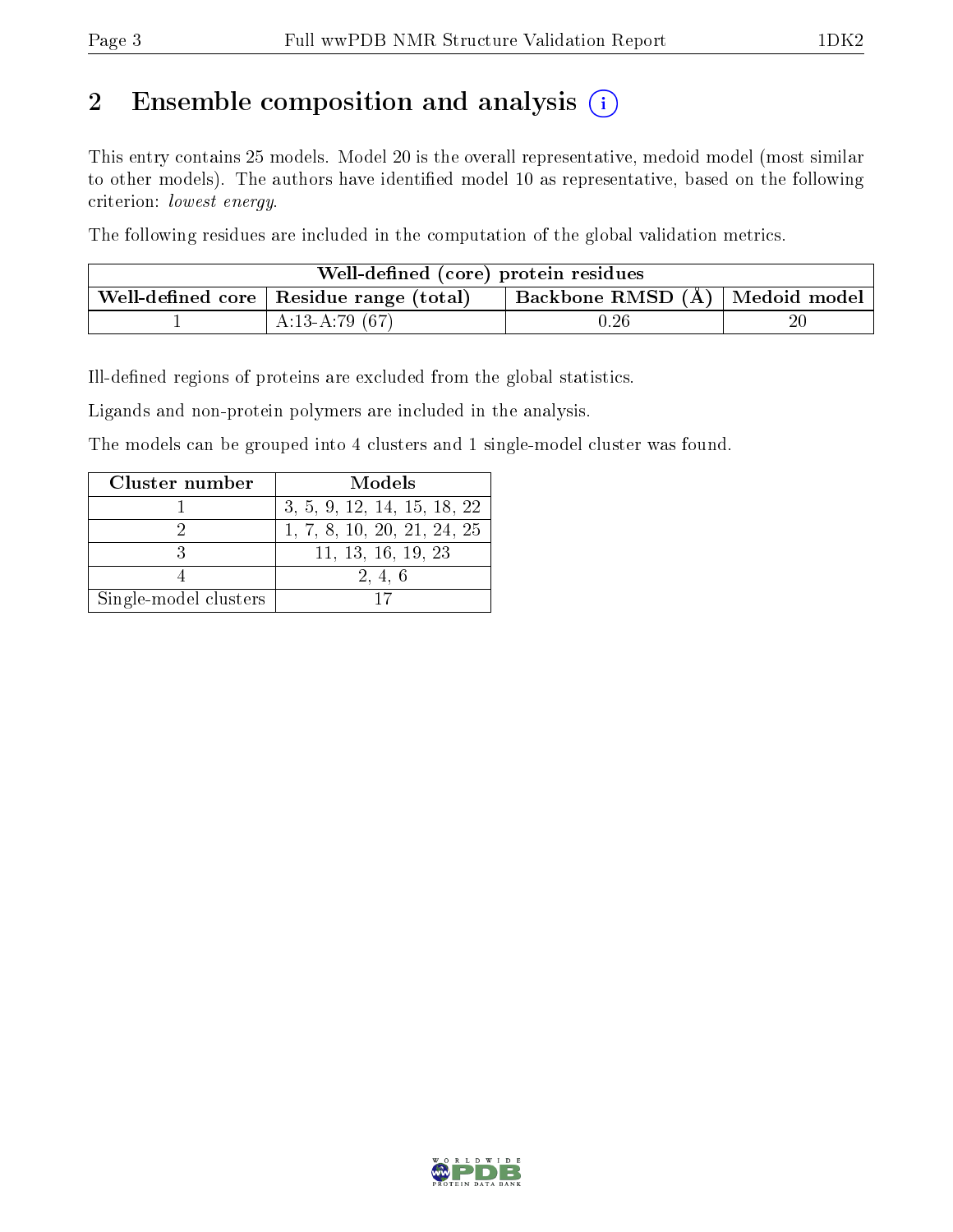## 3 Entry composition (i)

There is only 1 type of molecule in this entry. The entry contains 1380 atoms, of which 713 are hydrogens and 0 are deuteriums.

Molecule 1 is a protein called DNA POLYMERASE BETA.

| Mol | Chain Residues |             | Atoms |         |        |      | $\operatorname{Trace}$ |  |
|-----|----------------|-------------|-------|---------|--------|------|------------------------|--|
|     | 86             | $\rm Total$ |       | н       |        |      |                        |  |
|     |                | 1380        |       | 425 713 | $-120$ | -191 |                        |  |

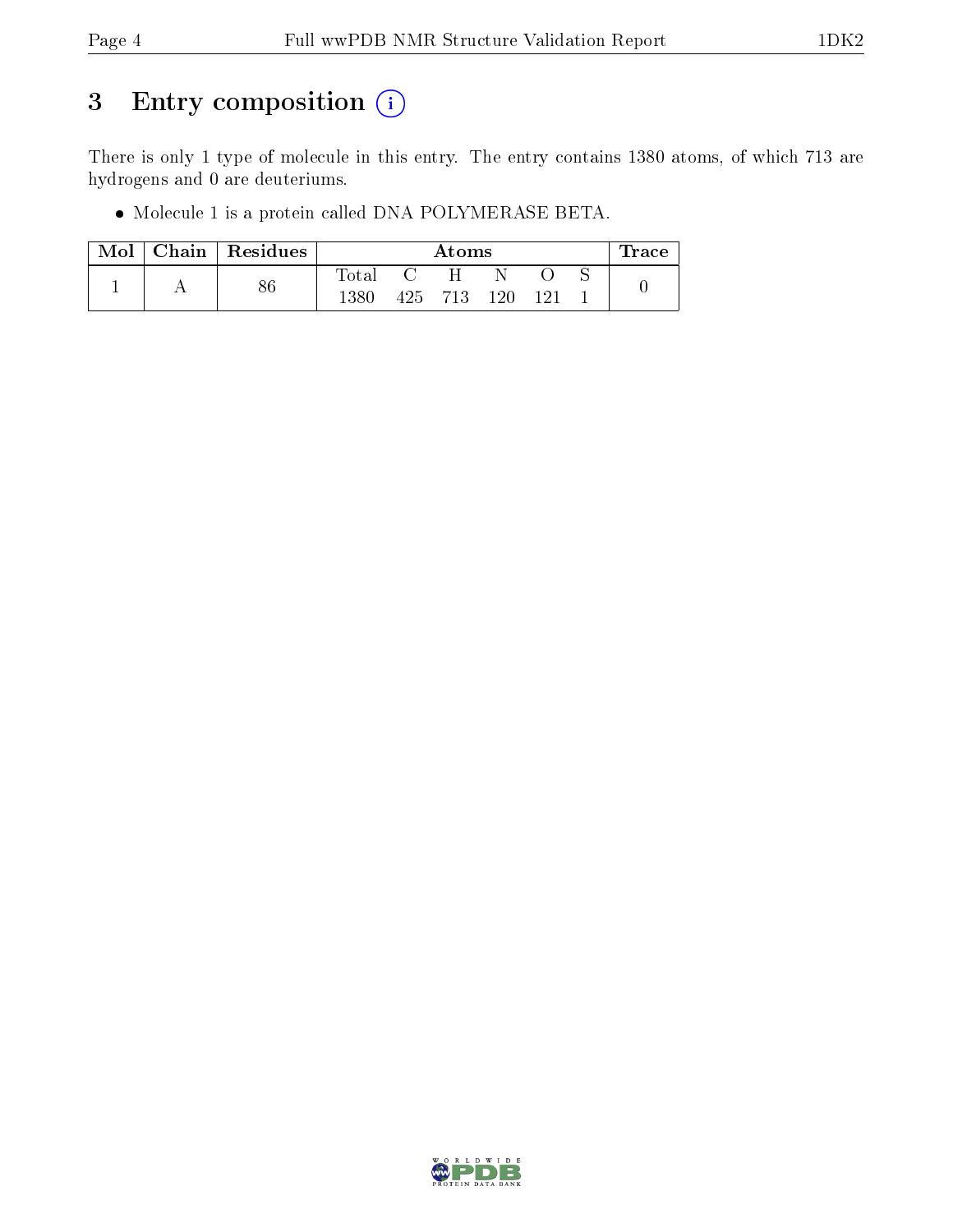# 4 Residue-property plots  $\binom{1}{1}$

## <span id="page-4-0"></span>4.1 Average score per residue in the NMR ensemble

These plots are provided for all protein, RNA and DNA chains in the entry. The first graphic is the same as shown in the summary in section 1 of this report. The second graphic shows the sequence where residues are colour-coded according to the number of geometric quality criteria for which they contain at least one outlier: green  $= 0$ , yellow  $= 1$ , orange  $= 2$  and red  $= 3$  or more. Stretches of 2 or more consecutive residues without any outliers are shown as green connectors. Residues which are classified as ill-defined in the NMR ensemble, are shown in cyan with an underline colour-coded according to the previous scheme. Residues which were present in the experimental sample, but not modelled in the final structure are shown in grey.

• Molecule 1: DNA POLYMERASE BETA



## 4.2 Scores per residue for each member of the ensemble

Colouring as in section [4.1](#page-4-0) above.

## 4.2.1 Score per residue for model 1

• Molecule 1: DNA POLYMERASE BETA



## 4.2.2 Score per residue for model 2

• Molecule 1: DNA POLYMERASE BETA

| $\sim$ 1<br>---<br>.<br>.<br>◡<br><u>.</u> | 38%<br>-- - - | 260%<br>---- | 22%<br>-- - - |
|--------------------------------------------|---------------|--------------|---------------|
|                                            |               |              |               |

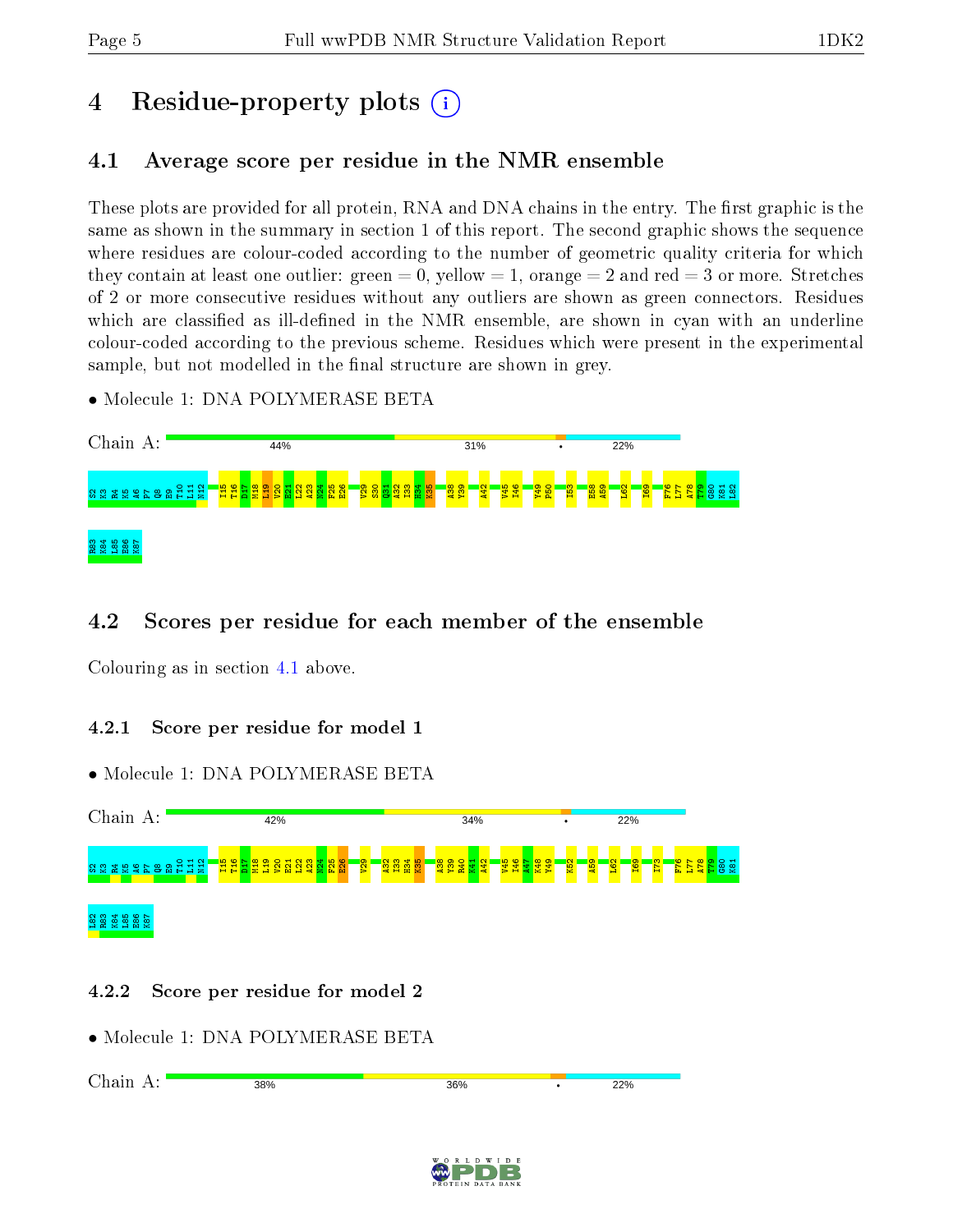# S2K3R4K5A6P7Q8E9T10 L11 N12 I15 T16 D17 M18 L19 V20 E21 L22 A23 N24 F25 E26 V29 S30 Q31 A32 I33 H34 K35 A38 Y39 R40 K41 A42 V45 I46 Y49 P50 H51 K52 I53 E58 A59 K60 K61 L62 I69 F76 L77 A78 T79

## <u>និន្ននីន្ននី</u>

#### 4.2.3 Score per residue for model 3

#### • Molecule 1: DNA POLYMERASE BETA



#### 4.2.4 Score per residue for model 4

• Molecule 1: DNA POLYMERASE BETA



## 4.2.5 Score per residue for model 5

• Molecule 1: DNA POLYMERASE BETA



## 4.2.6 Score per residue for model 6

• Molecule 1: DNA POLYMERASE BETA

Chain A:44%  $22%$  $33%$ D W I D E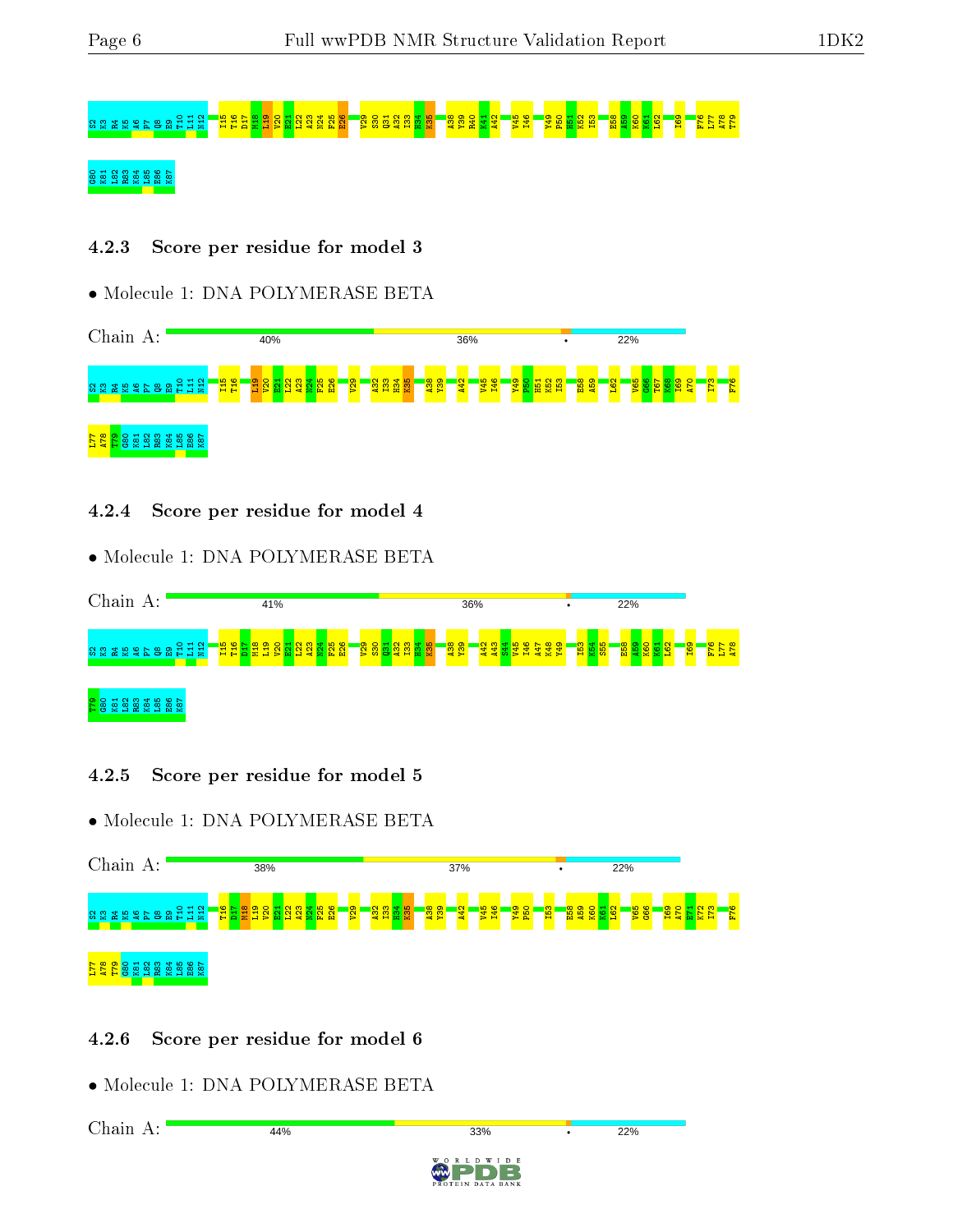# ន្ទ្រក្ខេស A7 និម្ម E3<mark>1 ក្នុង មិន មិន មិន មិន</mark>

## L85 E86 K87

### 4.2.7 Score per residue for model 7

#### • Molecule 1: DNA POLYMERASE BETA



#### 4.2.8 Score per residue for model 8

• Molecule 1: DNA POLYMERASE BETA



## 4.2.9 Score per residue for model 9

• Molecule 1: DNA POLYMERASE BETA



## 4.2.10 Score per residue for model 10

• Molecule 1: DNA POLYMERASE BETA

Chain A:45%  $22%$  $30%$ D W I D E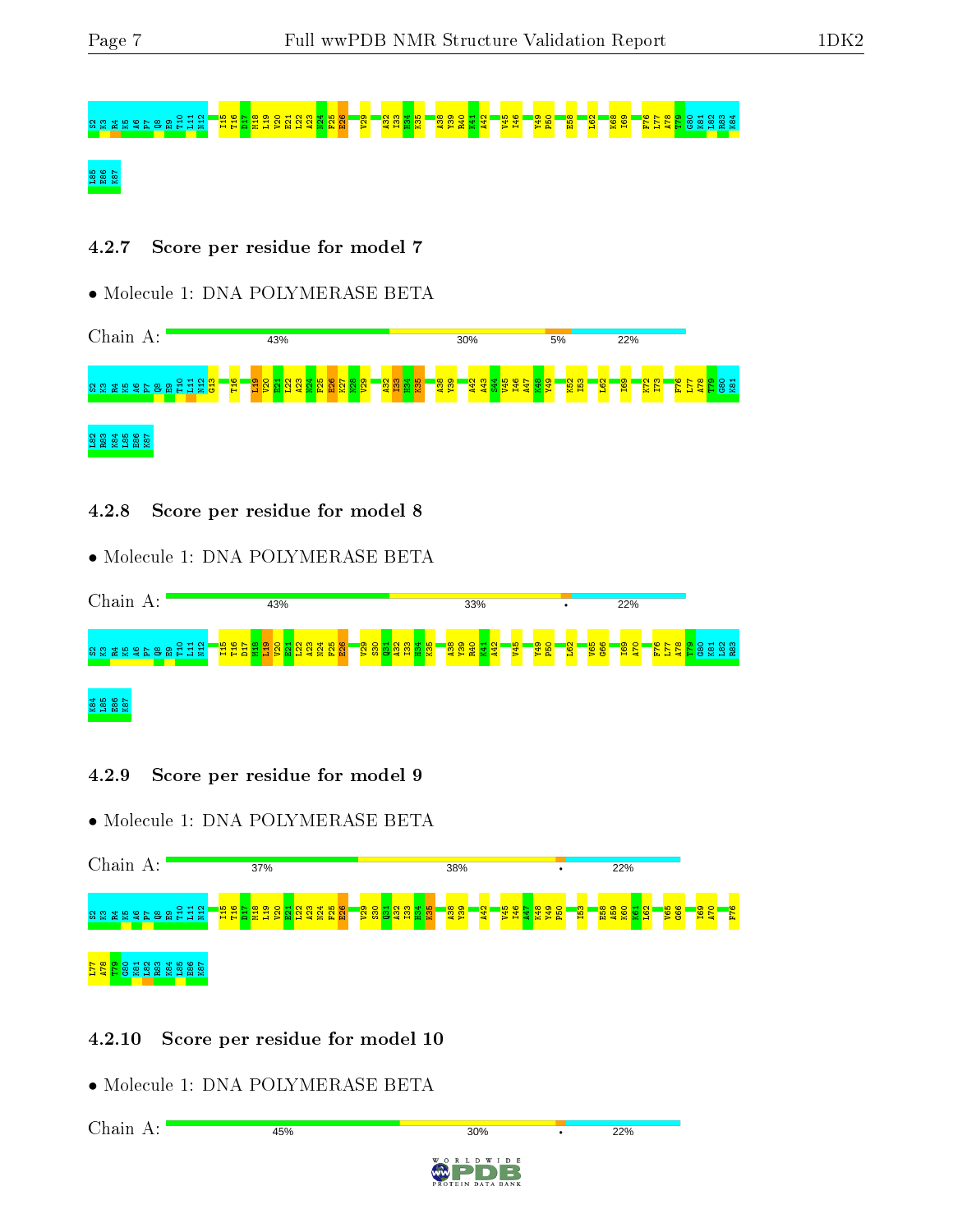# និងមានទីទី១និង

## ka<br>Kaba<br>Kaba

## 4.2.11 Score per residue for model 11

## • Molecule 1: DNA POLYMERASE BETA



## 4.2.12 Score per residue for model 12

• Molecule 1: DNA POLYMERASE BETA



## 4.2.13 Score per residue for model 13

• Molecule 1: DNA POLYMERASE BETA



## 4.2.14 Score per residue for model 14

• Molecule 1: DNA POLYMERASE BETA

Chain A:37%  $22%$ 40%  $W$  I D E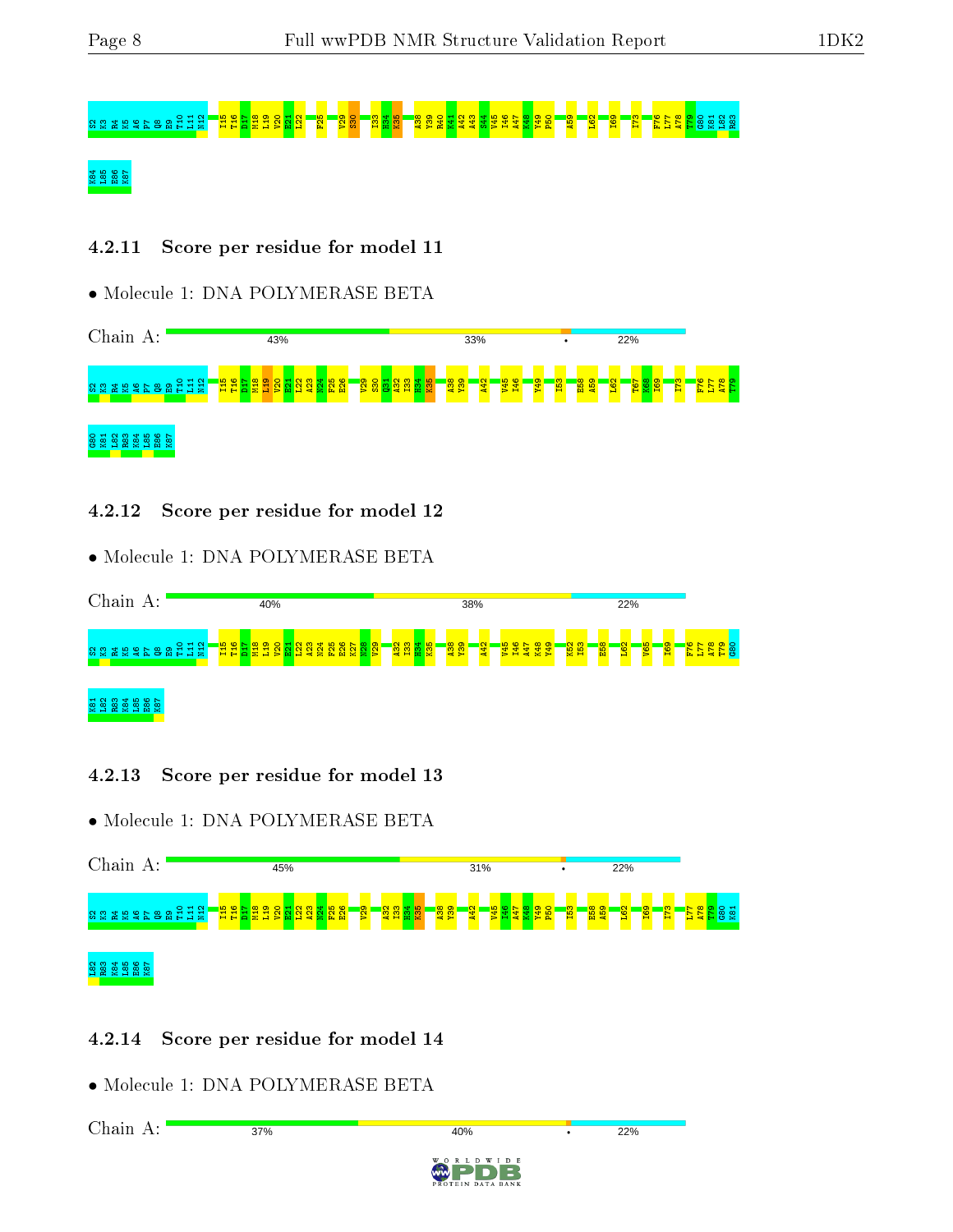# នេស្ត E38 <sup>ក្</sup>ន

## **E82 E88**

#### 4.2.15 Score per residue for model 15

• Molecule 1: DNA POLYMERASE BETA



#### 4.2.16 Score per residue for model 16

• Molecule 1: DNA POLYMERASE BETA



## 4.2.17 Score per residue for model 17

• Molecule 1: DNA POLYMERASE BETA

| Chain A:                                | 48% |                                                             | 29%<br>٠                                                            | 22%                                 |                        |
|-----------------------------------------|-----|-------------------------------------------------------------|---------------------------------------------------------------------|-------------------------------------|------------------------|
| <b>NEWSERSESSES</b><br>- <mark>암</mark> |     | <mark>និន្ទីដីនីនីនី</mark><br><mark>ិន្ទុន</mark> ្ទា<br>됗 | V45<br><b>146</b><br><b>65A</b><br>$\sim$<br>$\mathbf{\Omega}$<br>恩 | <u>isa</u><br><u>car</u><br>ıо<br>临 | <b>B</b> S S S S S S S |
| <b>88</b><br>887                        |     |                                                             |                                                                     |                                     |                        |

## 4.2.18 Score per residue for model 18

• Molecule 1: DNA POLYMERASE BETA

Chain A:36%  $22%$ 40% W I D E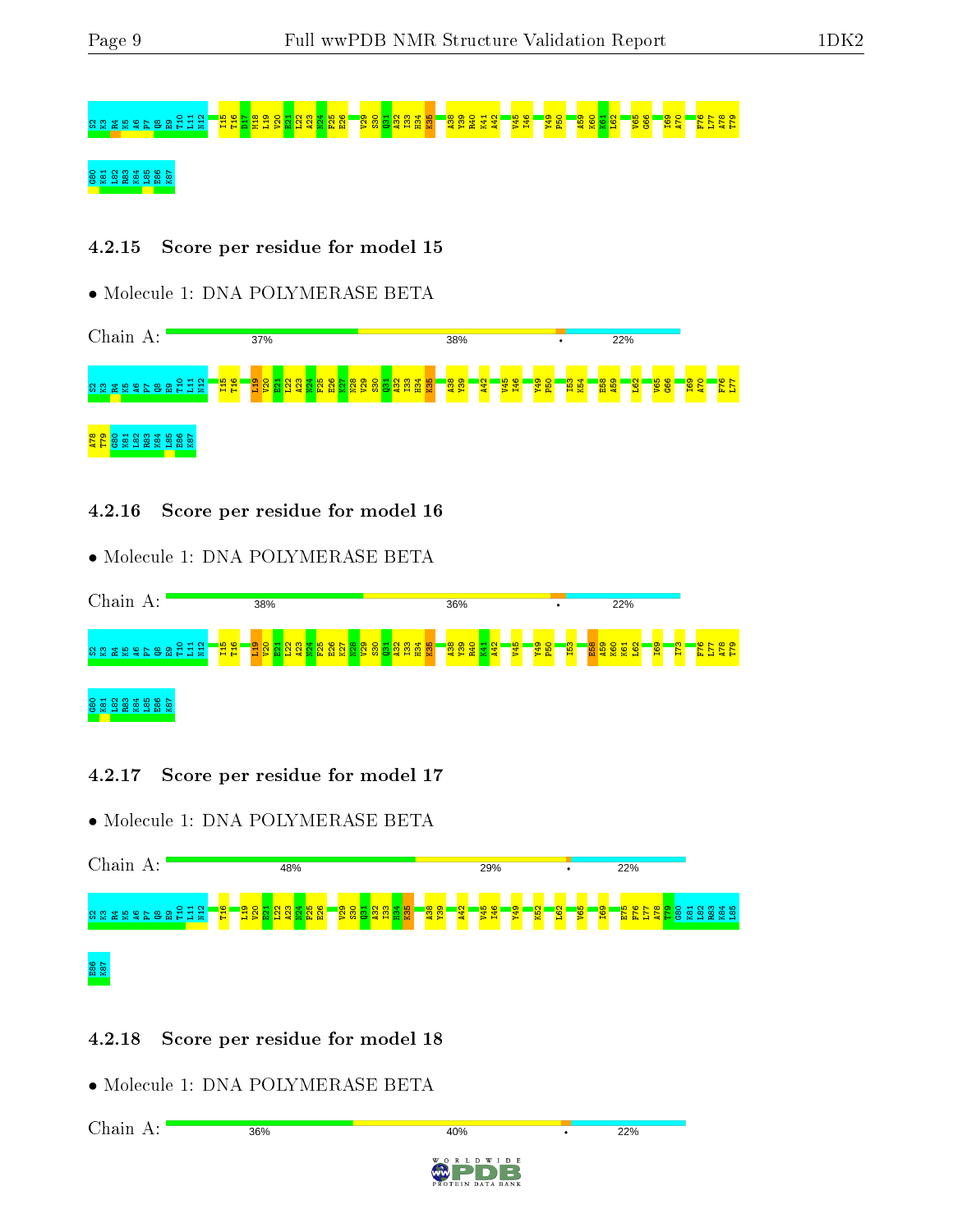# S2K3R4K5A6P7Q8E9T10 L11 N12 I15 T16 L19 V20 E21 L22 A23 N24 F25 E26 K27 N28 V29 S30 Q31 A32 I33 H34 K35 A38 Y39 A42 A43 S44 V45 I46 A47 K48 Y49 P50 I53 E58 A59 L62 V65 I69 I73 F76

## នន្ត្រី និន្ននី និន្នន<mark>ិង</mark> ដ្ឋ

#### 4.2.19 Score per residue for model 19

• Molecule 1: DNA POLYMERASE BETA



4.2.20 Score per residue for model 20 (medoid)

• Molecule 1: DNA POLYMERASE BETA



#### 4.2.21 Score per residue for model 21

• Molecule 1: DNA POLYMERASE BETA



#### 4.2.22 Score per residue for model 22

• Molecule 1: DNA POLYMERASE BETA

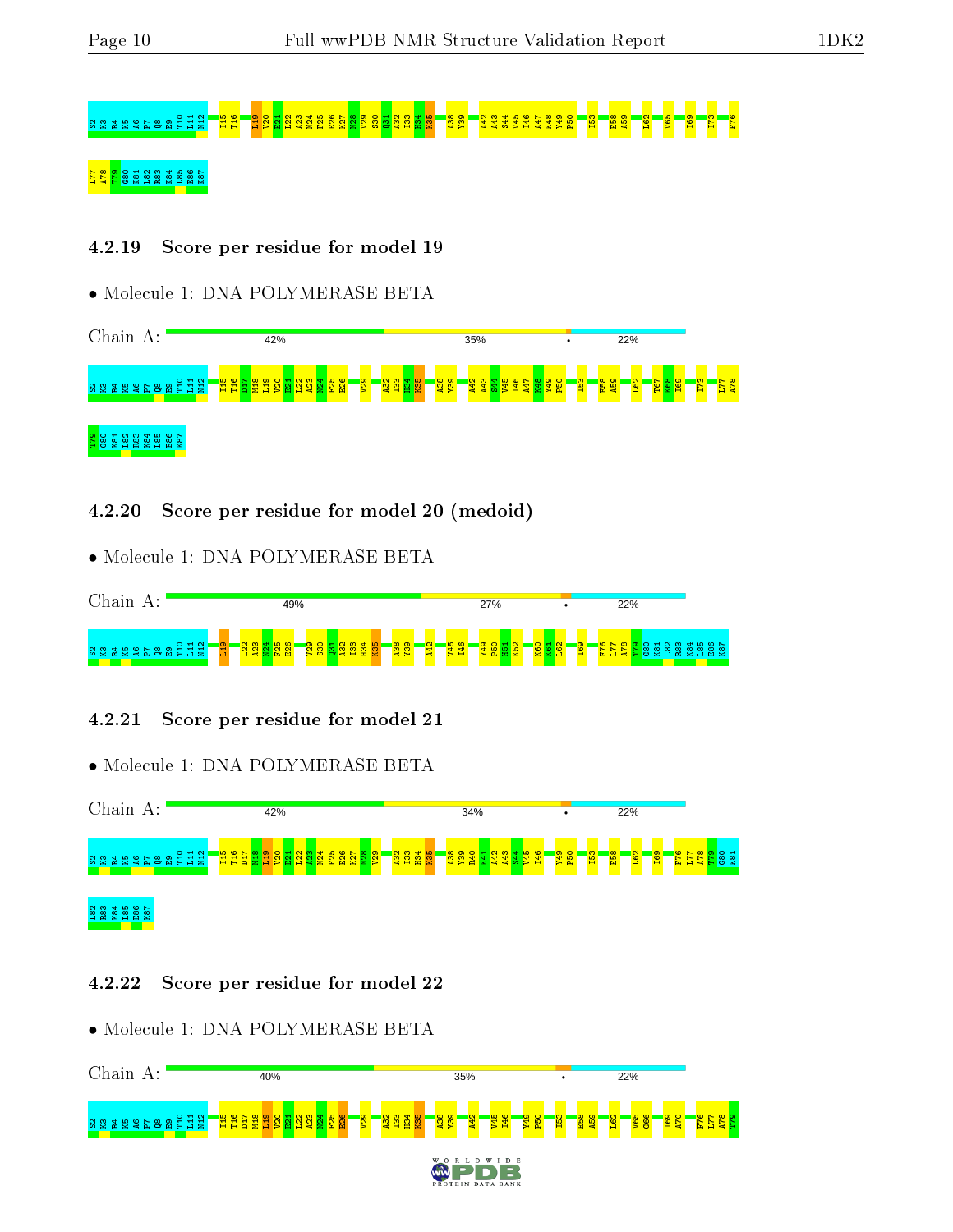## G80 K81 L82 R83 K84 L85 E86 K87

#### 4.2.23 Score per residue for model 23

• Molecule 1: DNA POLYMERASE BETA



#### 4.2.24 Score per residue for model 24

• Molecule 1: DNA POLYMERASE BETA



4.2.25 Score per residue for model 25



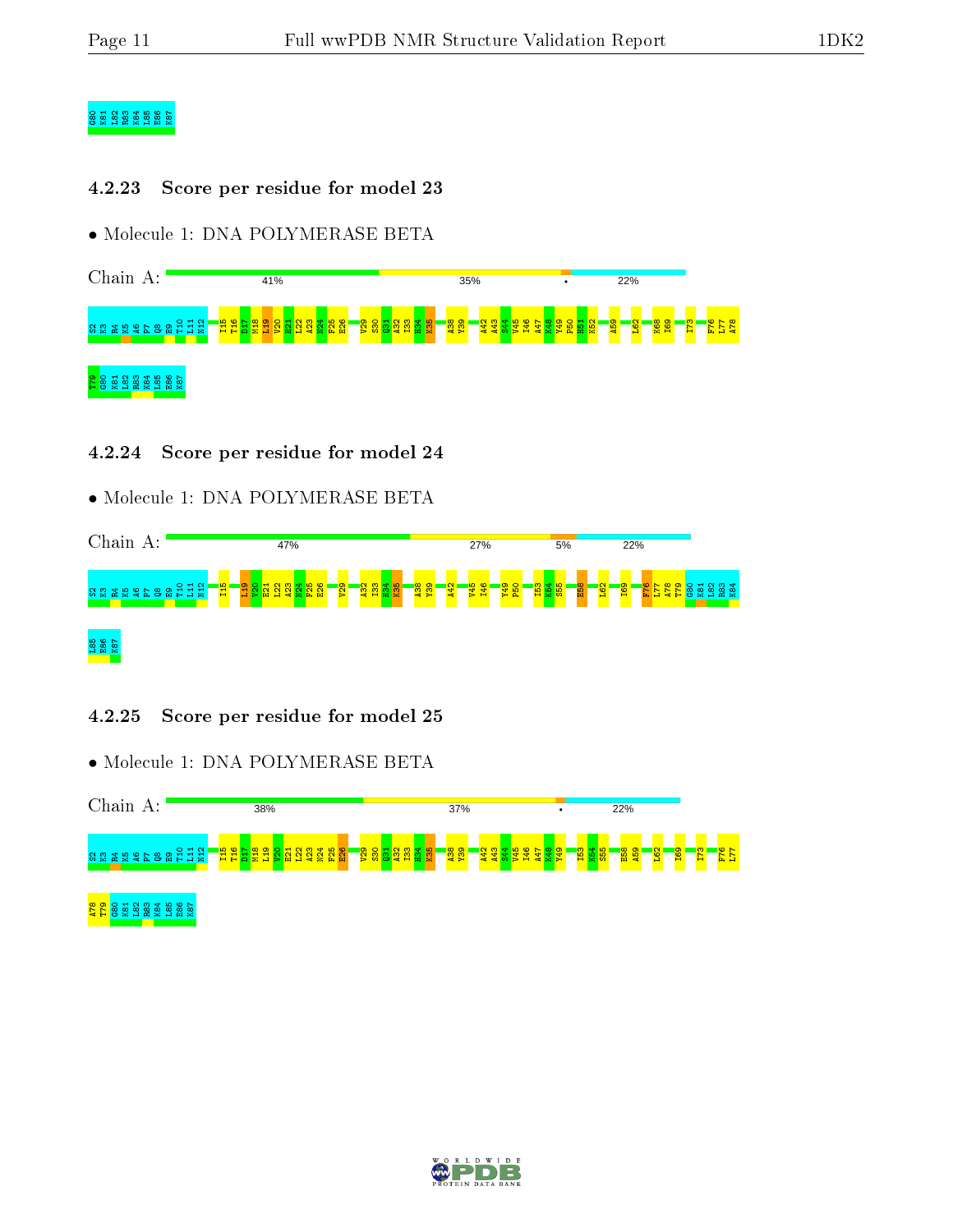## 5 Refinement protocol and experimental data overview  $\binom{1}{k}$

The models were refined using the following method: TORSION ANGLE DYNAMICS AND SIMULATED ANNEALING.

Of the 100 calculated structures, 25 were deposited, based on the following criterion: THE SE-LECTION UTILIZED THE LOWEST ENERGY STRUCTURES WITH NO NOE VIOLATIONS EXCEEDING 0.3 ANGSTROMS AND NO DIHEDRAL VIOLATIONS EXCEEDING 0.3 DE-GREES..

The following table shows the software used for structure solution, optimisation and refinement.

| Software name   Classification |                                        | <b>Version</b> |
|--------------------------------|----------------------------------------|----------------|
| I DYANA                        | structure solution $\vert 1.5 \rangle$ |                |
| X-PLOR                         | refinement                             | 40             |

No chemical shift data was provided. No validations of the models with respect to experimental NMR restraints is performed at this time.

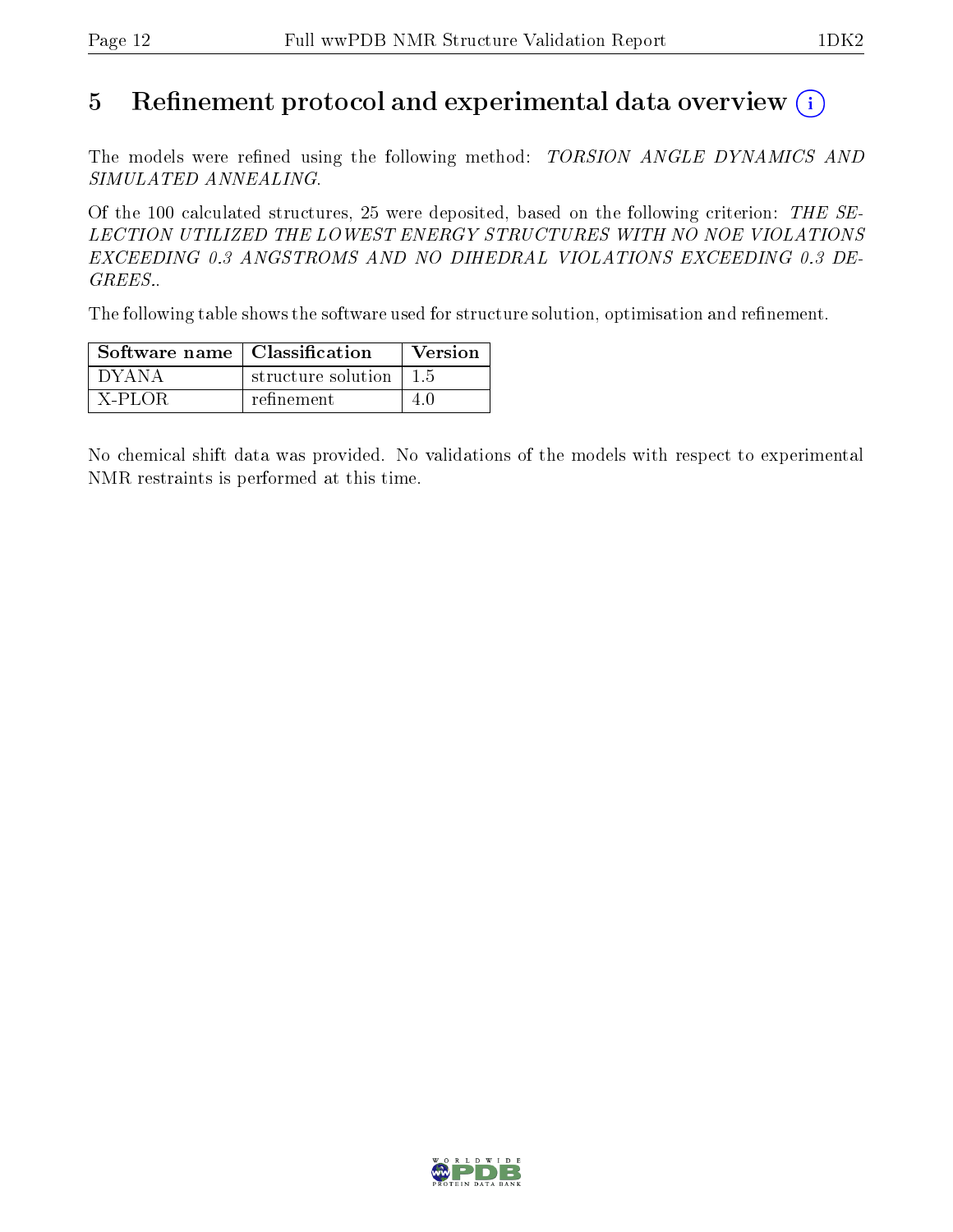## 6 Model quality  $(i)$

## 6.1 Standard geometry  $(i)$

There are no covalent bond-length or bond-angle outliers.

There are no bond-length outliers.

There are no bond-angle outliers.

There are no chirality outliers.

There are no planarity outliers.

## 6.2 Too-close contacts  $(i)$

In the following table, the Non-H and H(model) columns list the number of non-hydrogen atoms and hydrogen atoms in each chain respectively. The H(added) column lists the number of hydrogen atoms added and optimized by MolProbity. The Clashes column lists the number of clashes averaged over the ensemble.

| Mol | Chain |       | $\mid$ Non-H $\mid$ H(model) $\mid$ H(added) $\mid$ |       | Clashes |
|-----|-------|-------|-----------------------------------------------------|-------|---------|
|     |       | 512   | 536                                                 | 536   |         |
|     |       | 12800 | 13400                                               | 13400 |         |

The all-atom clashscore is defined as the number of clashes found per 1000 atoms (including hydrogen atoms). The all-atom clashscore for this structure is 27.

|                   |                                       |              |             | Models |                |
|-------------------|---------------------------------------|--------------|-------------|--------|----------------|
| $Atom-1$          | $\boldsymbol{\mathrm{Atom}\text{-}2}$ | $Clash(\AA)$ | Distance(A) | Worst  | Total          |
| 1:A:38:ALA:HB1    | 1:A:69:ILE:HD11                       | 1.01         | 1.32        | 10     | 22             |
| 1:A:22:LEU:HD11   | 1: A:39:TYR:CG                        | 0.89         | 2.02        | 17     | 21             |
| 1: A:22:LEU:HD11  | 1: A:39:TYR:CD1                       | 0.78         | 2.14        | 25     | 23             |
| 1: A:22:LEU:HD21  | 1: A:39:TYR:CE2                       | 0.78         | 2.14        | 9      | $\overline{5}$ |
| 1: A:15: ILE:HG22 | 1: A: 19: LEU: CD1                    | 0.77         | 2.10        | 10     | 20             |
| 1:A:38:ALA:HB1    | 1: A:69: ILE: CD1                     | 0.76         | 2.10        | 3      | 22             |
| 1: A:45: VAL:HGI1 | 1: A:65: VAL:HG23                     | 0.76         | 1.57        | 15     | 8              |
| 1:A:42:ALA:CB     | 1: A:69: ILE: HG21                    | 0.75         | 2.11        | 11     | 24             |
| 1: A:15: ILE: O   | 1: A:19: LEU: HD12                    | 0.75         | 1.82        | 16     | 10             |
| 1:A:42:ALA:HB2    | 1:A:69:ILE:HG21                       | 0.75         | 1.58        | 3      | 18             |
| 1: A:22:LEU:HD21  | 1: A:39:TYR:CD2                       | 0.74         | 2.18        | 23     | 16             |
| 1:A:38:ALA:CB     | 1: A:69: ILE: HD11                    | 0.73         | 2.12        | 25     | 18             |
| 1: A:45: VAL:HG22 | 1:A:62:LEU:HD13                       | 0.72         | 1.59        | 8      | 1              |
| 1:A:19:LEU:HD22   | 1:A:42:ALA:HB3                        | 0.70         | 1.61        | 3      | 3              |

All unique clashes are listed below, sorted by their clash magnitude.

Continued on next page...

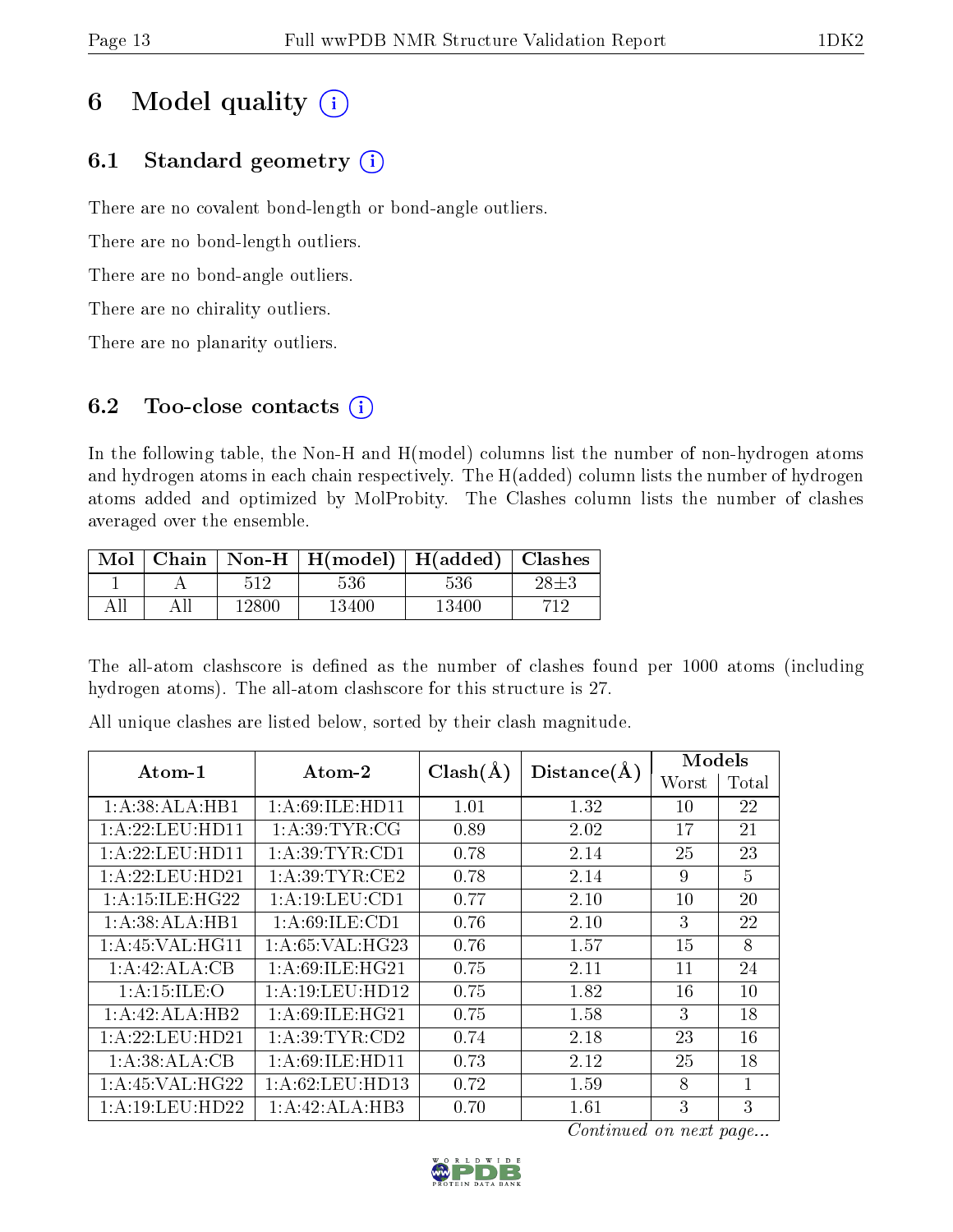| Continuaca from previous page |                                |              |             | Models           |                 |
|-------------------------------|--------------------------------|--------------|-------------|------------------|-----------------|
| Atom-1                        | Atom-2                         | $Clash(\AA)$ | Distance(A) | Worst            | Total           |
| 1: A:16:THR:O                 | 1:A:20:VAL:HG23                | 0.68         | 1.89        | 21               | 22              |
| 1: A:45: VAL:HGI1             | 1: A:65:VAL: CG2               | 0.68         | 2.18        | 8                | 8               |
| 1:A:53:ILE:HD12               | 1:A:73:ILE:HG21                | 0.67         | 1.64        | $\overline{7}$   | $\mathbf{1}$    |
| 1: A:22:LEU:HD11              | 1: A:39:TYR:CE1                | 0.67         | 2.24        | 21               | $\overline{2}$  |
| 1: A:26: GLU:O                | 1:A:32:ALA:HB3                 | 0.67         | 1.88        | $6\phantom{.}6$  | 24              |
| 1:A:19:LEU:HD23               | 1: A:39: TYR:CD2               | 0.66         | 2.25        | $\sqrt{2}$       | $\mathbf{1}$    |
| 1: A:22:LEU:HD12              | 1: A:26: GLU:OE1               | 0.65         | 1.90        | 15               | $\overline{2}$  |
| 1: A:53: ILE: HG23            | 1: A:58: GLU:CB                | 0.64         | 2.22        | 13               | 10              |
| $1:$ A:45:VAL:HG21            | 1: A:62:LEU:HB3                | 0.64         | 1.69        | 25               | 16              |
| 1:A:15:ILE:HG22               | 1: A:19: LEU: HD12             | 0.63         | 1.68        | 23               | $\overline{7}$  |
| 1:A:45:VAL:HG11               | 1: A:65: VAL:HG22              | 0.63         | 1.69        | $\overline{8}$   | $\overline{2}$  |
| 1:A:15:ILE:HG22               | 1: A:19: LEU: HD11             | 0.63         | 1.70        | $\mathbf{1}$     | 12              |
| 1: A:16:THR:CB                | 1:A:47:ALA:HB2                 | 0.63         | 2.24        | $\overline{4}$   | $\overline{3}$  |
| 1:A:53:ILE:HG23               | 1:A:58:GLU:HB3                 | 0.62         | 1.72        | 25               | 15              |
| 1: A:18: MET:O                | 1:A:22:LEU:HD23                | 0.61         | 1.96        | 25               | 12              |
| 1: A:16:THR:OG1               | 1:A:47:ALA:HB2                 | 0.61         | 1.95        | 25               | $\overline{7}$  |
| 1:A:59:ALA:HB2                | 1:A:73:ILE:HG21                | 0.59         | 1.74        | 19               | 10              |
| 1: A:66: GLY:O                | 1:A:70:ALA:HB2                 | 0.59         | 1.98        | $\overline{5}$   | $6\phantom{.}6$ |
| 1:A:43:ALA:O                  | 1:A:47:ALA:HB3                 | 0.58         | 1.99        | $\overline{4}$   | $6\phantom{.}6$ |
| 1: A:19: LEU:O                | 1:A:23:ALA:HB2                 | 0.57         | 1.99        | 12               | 23              |
| 1: A:16:THR:HG21              | 1:A:47:ALA:HB2                 | 0.57         | 1.76        | $\overline{7}$   | 1               |
| 1:A:42:ALA:HB3                | 1: A:69: ILE: HG <sub>21</sub> | 0.57         | 1.76        | $\boldsymbol{9}$ | 3               |
| 1:A:19:LEU:HB3                | 1:A:43:ALA:HB2                 | 0.57         | 1.77        | 21               | $\overline{3}$  |
| 1: A:59: ALA: HA              | 1: A:62:LEU:HD12               | 0.56         | 1.77        | 14               | $\overline{5}$  |
| 1: A:39: TYR:CD2              | 1: A:69: ILE: HD12             | 0.56         | 2.36        | 17               | $\overline{2}$  |
| 1: A: 35: LYS: O              | 1:A:38:ALA:HB3                 | 0.56         | 2.00        | 16               | 25              |
| 1:A:16:THR:HB                 | 1:A:47:ALA:HB2                 | 0.55         | 1.77        | 4                | $\sqrt{2}$      |
| 1: A:22:LEU:HD11              | 1: A:39: TYR:CD2               | 0.55         | 2.34        | $\overline{2}$   | $\overline{6}$  |
| 1:A:15:ILE:HG21               | 1:A:73:ILE:HD12                | 0.55         | 1.79        | 3                | $\mathbf{1}$    |
| 1:A:49:TYR:CZ                 | 1:A:62:LEU:HD21                | 0.53         | 2.38        | 25               | 14              |
| 1:A:77:LEU:N                  | 1:A:77:LEU:HD22                | 0.53         | 2.19        | 14               | 10              |
| 1: A:77:LEU:HD22              | 1: A:77: LEU: N                | 0.53         | 2.19        | 9                | 15              |
| 1: A:22:LEU:HD11              | 1: A:39: TYR: CE2              | 0.53         | 2.39        | 10               | $\overline{2}$  |
| 1: A:16:THR:HG23              | 1: A: 43: ALA: HB1             | 0.53         | 1.81        | $\overline{7}$   | $\mathbf{1}$    |
| 1:A:53:ILE:HG23               | 1:A:58:GLU:HB2                 | 0.52         | 1.81        | 16               | $\mathbf{1}$    |
| 1:A:38:ALA:HB1                | 1: A:69: ILE: CG1              | 0.52         | 2.35        | 16               | 17              |
| 1: A:39: TYR: CD1             | 1: A:69: ILE: HD12             | 0.51         | 2.41        | 10               | $\mathbf{1}$    |
| 1: A:22:LEU:HD12              | 1: A:22:LEU: C                 | 0.51         | 2.26        | $\mathbf{1}$     | 14              |
| 1: A:22:LEU:HD11              | 1: A:39:TYR:CZ                 | 0.51         | 2.41        | 10               | $\overline{4}$  |
| 1: A:60: LYS: CG              | 1:A:70:ALA:HB1                 | 0.51         | 2.35        | 9                | $\overline{2}$  |
| 1: A:22:LEU:C                 | 1:A:22:LEU:HD12                | 0.50         | 2.27        | 24               | $\overline{7}$  |

Continued from previous page.

Continued on next page...

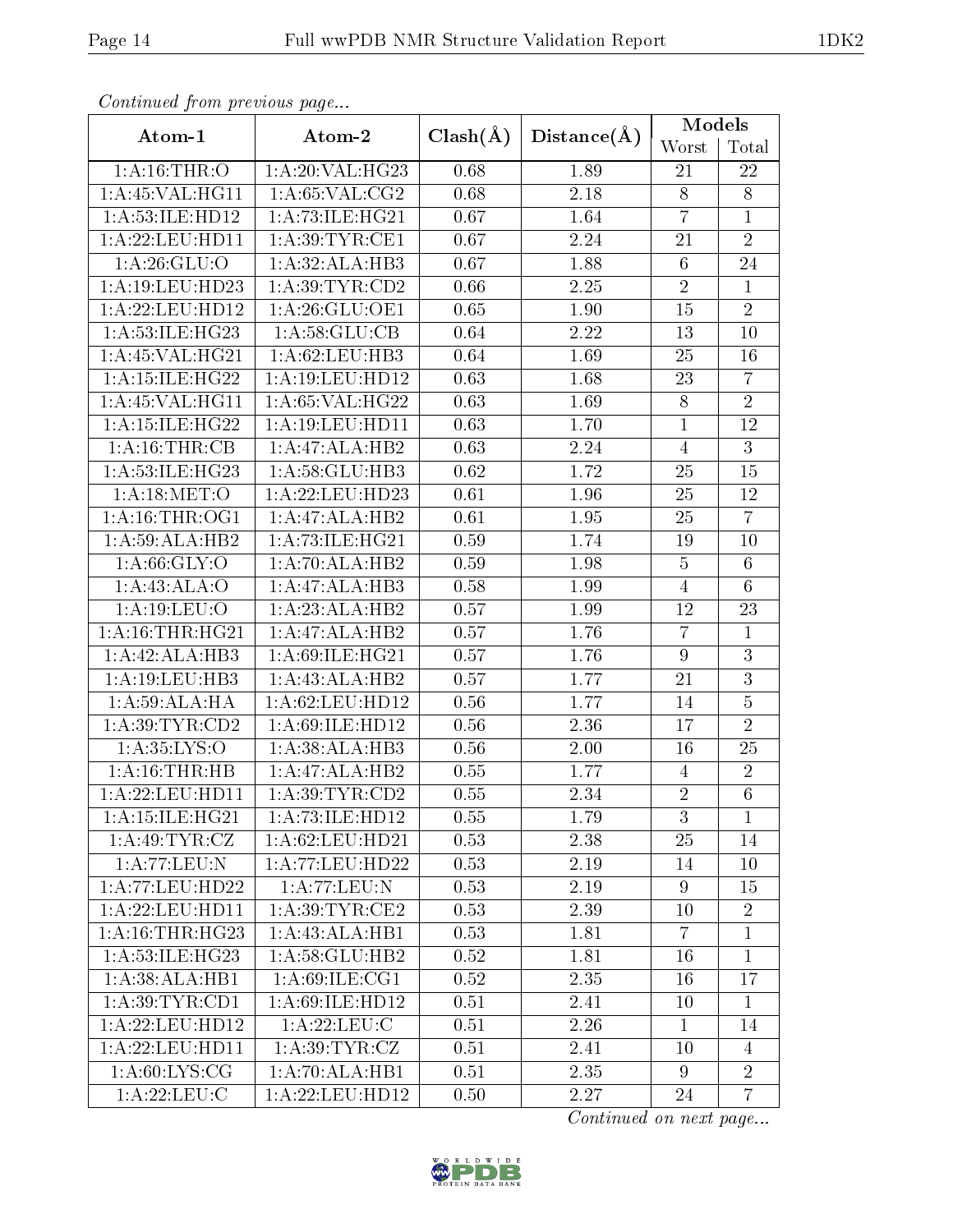| Continually from previous page |                     |              |                   | Models         |                |
|--------------------------------|---------------------|--------------|-------------------|----------------|----------------|
| Atom-1                         | Atom-2              | $Clash(\AA)$ | Distance(A)       | Worst          | Total          |
| 1:A:19:LEU:CB                  | 1:A:43:ALA:HB2      | 0.49         | 2.36              | 21             | $\mathbf{1}$   |
| 1: A:49:TYR:CE1                | 1: A:62:LEU:HD22    | 0.49         | 2.43              | $\overline{5}$ | $\bf 5$        |
| 1: A:53: ILE: HG22             | 1:A:58:GLU:HB3      | 0.48         | 1.83              | $\overline{4}$ | $\mathbf{1}$   |
| 1:A:25:PHE:O                   | 1: A:29: VAL:HG23   | 0.48         | 2.08              | $\mathbf 1$    | 25             |
| 1: A:60: LYS: HG3              | 1:A:70:ALA:HB1      | 0.48         | 1.85              | 14             | $\sqrt{2}$     |
| 1: A:59: ALA:CB                | 1: A: 73: ILE: HG21 | 0.48         | 2.39              | 25             | $\mathbf 1$    |
| 1: A:18: MET:O                 | 1:A:22:LEU:HD22     | 0.47         | 2.08              | 10             | $\mathbf{1}$   |
| 1:A:34:HIS:CD2                 | 1: A: 35: LYS: CD   | 0.47         | 2.97              | 22             | $8\,$          |
| 1: A:22: LEU: CD1              | 1: A:39:TYR:CE2     | 0.46         | 2.99              | $8\,$          | $\overline{2}$ |
| 1: A:49:TYR:CE1                | 1: A:62:LEU:CD2     | 0.45         | 2.99              | $\overline{4}$ | 20             |
| 1: A:39: TYR: CE2              | 1: A:69: ILE: CD1   | 0.45         | 3.00              | 17             | $\overline{2}$ |
| 1: A:15: ILE:HG22              | 1:A:19:LEU:HD13     | 0.45         | 1.84              | 12             | $\overline{2}$ |
| 1:A:27:LYS:HD2                 | 1:A:33:ILE:HD11     | 0.45         | 1.88              | $\overline{7}$ | $\mathbf{1}$   |
| 1:A:19:LEU:O                   | 1:A:22:LEU:HD23     | 0.45         | 2.11              | 10             | $\mathbf{1}$   |
| 1: A:22: LEU: CD1              | 1: A:39: TYR: CD1   | 0.45         | 3.00              | $\mathbf{1}$   | 10             |
| 1: A:39:TYR:CE2                | 1: A:69: ILE: HD12  | 0.45         | 2.47              | 17             | $\sqrt{2}$     |
| 1: A:22:LEU:HD12               | 1:A:23:ALA:N        | 0.45         | 2.27              | 16             | $\overline{5}$ |
| 1: A:65: VAL:HG12              | 1: A:70:ALA:HB2     | 0.44         | 1.89              | 3              | $\mathbf{1}$   |
| 1:A:15:ILE:HG23                | $1: A:76:$ PHE:CD2  | 0.44         | 2.47              | 24             | $\mathbf{1}$   |
| 1: A:19:LEU:HD23               | 1: A:39:TYR:HD2     | 0.43         | 1.71              | 17             | $\overline{4}$ |
| 1: A: 49: TYR: CD1             | 1: A:50: PRO:HD2    | 0.43         | 2.48              | 15             | 17             |
| 1:A:34:HIS:CD2                 | 1:A:35:LYS:HD3      | 0.43         | 2.49              | 21             | $\overline{5}$ |
| 1:A:22:LEU:CD2                 | 1: A:39:TYR:CE2     | 0.43         | 2.99              | $\overline{2}$ | $\mathbf{1}$   |
| 1:A:59:ALA:O                   | 1: A:65: VAL:HG21   | 0.43         | 2.13              | 14             | $\bf 5$        |
| 1: A:60: LYS: HB2              | 1:A:70:ALA:HB1      | 0.43         | 1.89              | $\overline{5}$ | $\mathbf{1}$   |
| 1:A:45:VAL:HG13                | $1:$ A:46:ILE:N     | 0.43         | 2.29              | 12             | 16             |
| 1:A:53:ILE:HD12                | 1:A:73:ILE:CG2      | 0.42         | 2.41              | $\overline{7}$ | $\mathbf{1}$   |
| 1:A:45:VAL:HG13                | 1:A:46:ILE:HG13     | 0.42         | $\overline{1.91}$ | $\overline{9}$ | $\overline{5}$ |
| 1:A:77:LEU:N                   | 1:A:77:LEU:CD2      | 0.42         | 2.83              | 21             | 11             |
| 1:A:77:LEU:CD2                 | 1:A:77:LEU:N        | 0.41         | 2.84              | 4              | 6              |
| 1: A:39:TYR:CE1                | 1: A:69: ILE: CD1   | 0.41         | 3.03              | 8              | $\mathbf{1}$   |
| 1:A:42:ALA:HA                  | 1: A:65: VAL:HG22   | 0.41         | 1.92              | 12             | $\mathbf{1}$   |
| 1:A:53:ILE:HD13                | 1: A:59: ALA:HB2    | 0.41         | 1.90              | 18             | $\mathbf{1}$   |
| 1:A:42:ALA:O                   | 1:A:46:ILE:HD12     | 0.41         | 2.16              | 9              | 1              |
| 1: A:26: GLU:CG                | 1: A:35: LYS: CG    | 0.41         | 2.99              | 22             | $\mathbf{1}$   |
| 1:A:32:ALA:HB1                 | 1: A:35:LYS:HE3     | 0.40         | 1.92              | 17             | $\overline{2}$ |
| 1:A:45:VAL:CG2                 | 1:A:62:LEU:HD13     | 0.40         | 2.38              | 8              | $\mathbf{1}$   |
| 1: A:29: VAL: HG12             | 1: A:30: SER: N     | 0.40         | 2.31              | 9              | $\overline{4}$ |
| $1:A:32:ALA:H\overline{B1}$    | 1: A:35:LYS:HD2     | 0.40         | 1.92              | 12             | $\mathbf{1}$   |

Continued from previous page.

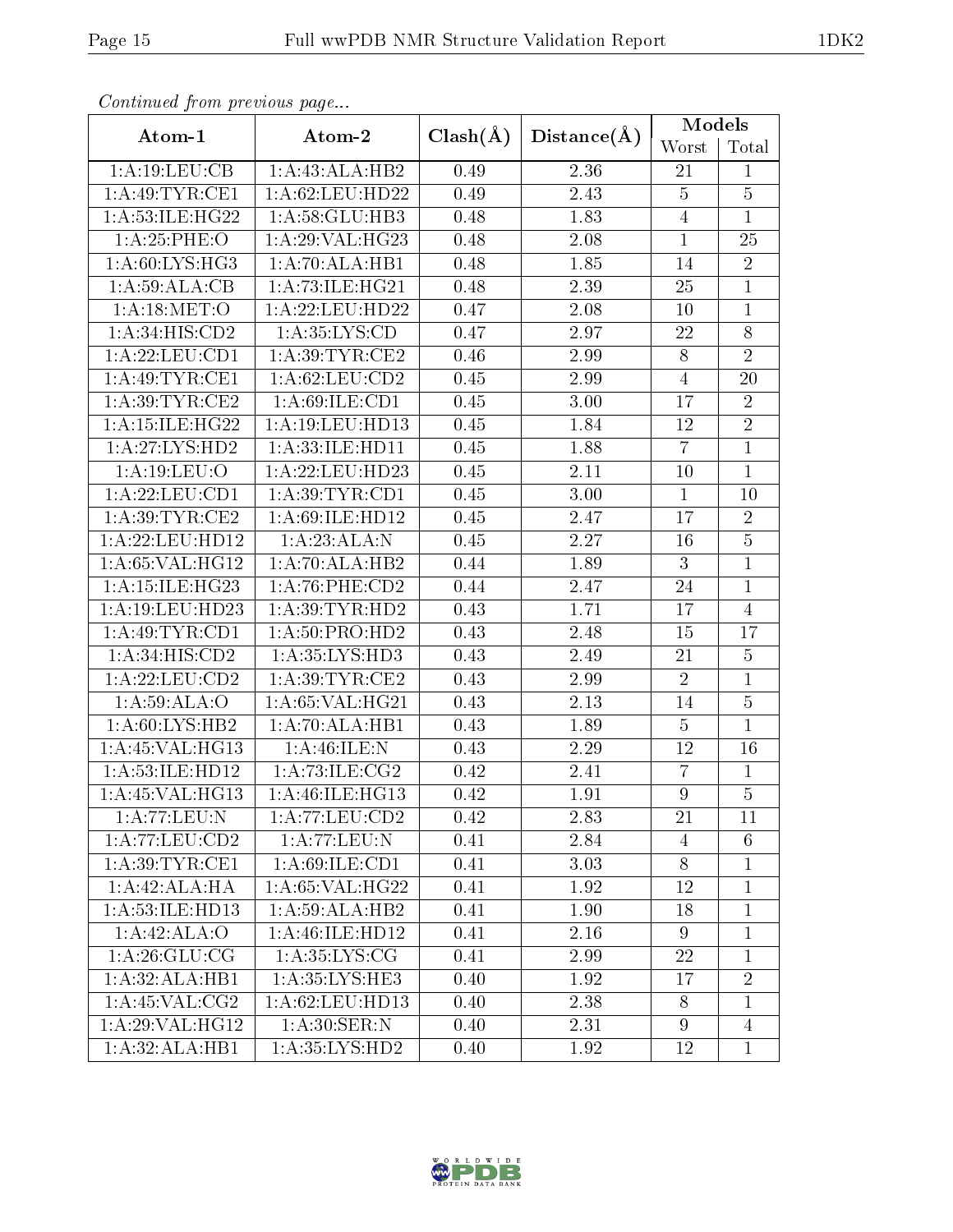## 6.3 Torsion angles (i)

## 6.3.1 Protein backbone  $(i)$

In the following table, the Percentiles column shows the percent Ramachandran outliers of the chain as a percentile score with respect to all PDB entries followed by that with respect to all NMR entries. The Analysed column shows the number of residues for which the backbone conformation was analysed and the total number of residues.

| Mol | Chain | Analysed          | Favoured           | <b>Allowed</b>   | Outliers         | Percentiles |
|-----|-------|-------------------|--------------------|------------------|------------------|-------------|
|     |       | $67/86$ (78\%)    | $60\pm1(90\pm2\%)$ | $6\pm1(9\pm2\%)$ | $1\pm0(1\pm0\%)$ | 59          |
| All |       | $1675/2150$ (78%) | $1503(90\%)$       | 147 (9%)         | $25(1\%)$        | 59          |

All 1 unique Ramachandran outliers are listed below.

|  |            | Mol   Chain   Res   Type   Models (Total) |
|--|------------|-------------------------------------------|
|  | - 78   ALA |                                           |

#### 6.3.2 Protein sidechains  $\hat{1}$

In the following table, the Percentiles column shows the percent sidechain outliers of the chain as a percentile score with respect to all PDB entries followed by that with respect to all NMR entries. The Analysed column shows the number of residues for which the sidechain conformation was analysed and the total number of residues.

| Mol | Chain | Analysed       | Rotameric                    | Outliers     | Percentiles       |
|-----|-------|----------------|------------------------------|--------------|-------------------|
|     |       | $52/69$ (75%)  | 45±2 (87±4\%)   7±2 (13±4\%) |              | $\sqrt{17}$<br>48 |
|     | All   | 1300/1725(75%) | 1130 (87%)                   | 170 $(13\%)$ | 48                |

All 28 unique residues with a non-rotameric sidechain are listed below. They are sorted by the frequency of occurrence in the ensemble.

| Mol | Chain | Res | <b>Type</b> | Models (Total) |
|-----|-------|-----|-------------|----------------|
|     |       | 33  | ILE         | 25             |
| 1   |       | 76  | PHE         | 23             |
| 1   | А     | 35  | <b>LYS</b>  | 22             |
|     |       | 19  | LEU         | 13             |
| 1   |       | 30  | <b>SER</b>  | 11             |
| 1   | А     | 26  | GLU         | 8              |
|     |       | 40  | $\rm{ARG}$  | 8              |
| 1   | А     | 24  | <b>ASN</b>  | 7              |
| 1   | А     | 52  | <b>LYS</b>  | 5              |
|     |       | 79  | THR         | 5              |

Continued on next page.

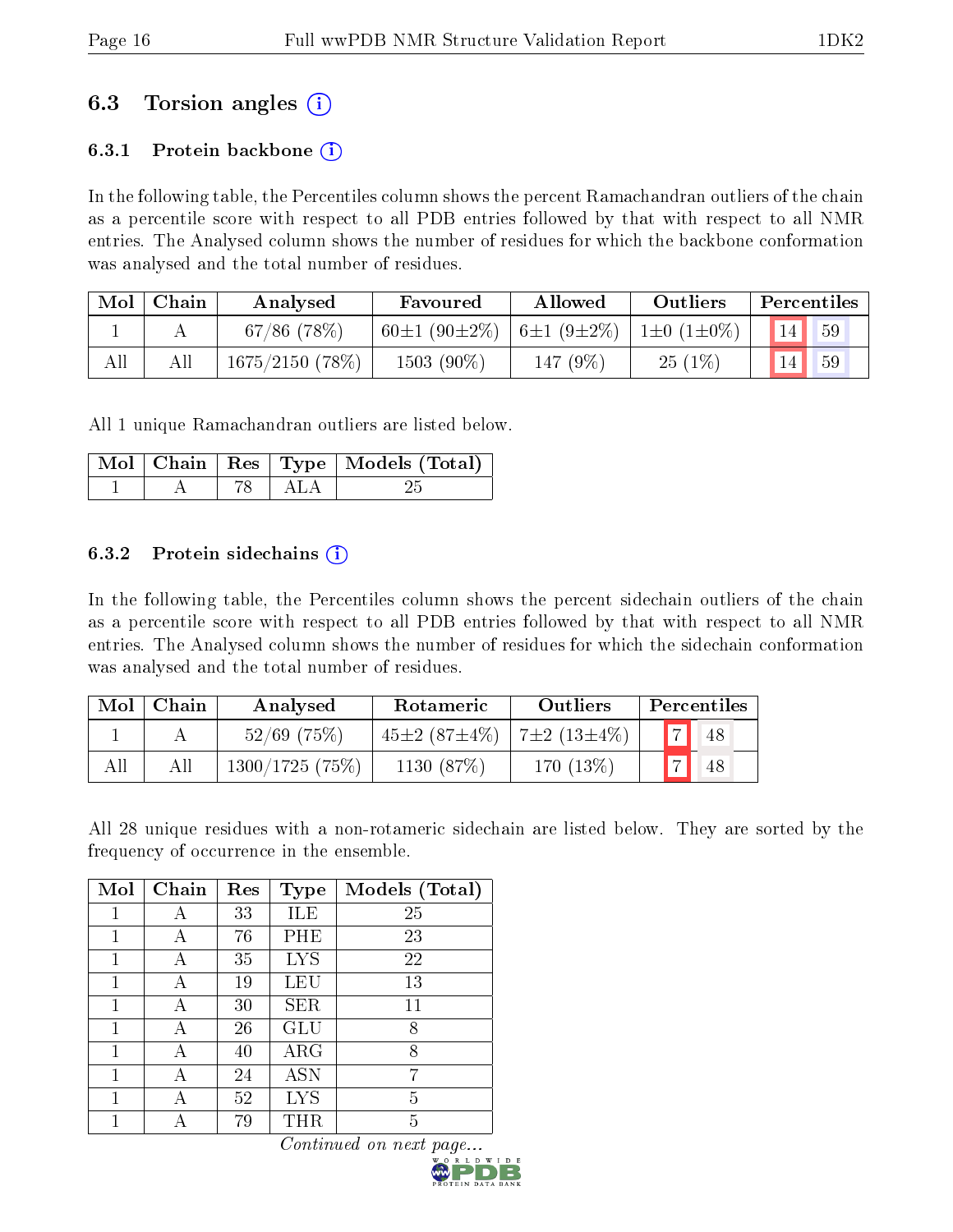| Mol            | Chain              | Res             | <b>Type</b>          | Models (Total) |
|----------------|--------------------|-----------------|----------------------|----------------|
| $\mathbf 1$    | А                  | 48              | <b>LYS</b>           | $\overline{5}$ |
| $\mathbf{1}$   | A                  | 60              | <b>LYS</b>           | $\overline{4}$ |
| $\mathbf 1$    | A                  | 21              | $\operatorname{GLU}$ | 4              |
| $\mathbf{1}$   | $\overline{\rm A}$ | 17              | <b>ASP</b>           | 4              |
| $\mathbf{1}$   | $\overline{\rm A}$ | 27              | <b>LYS</b>           | $\overline{4}$ |
| $\mathbf{1}$   | $\bf{A}$           | 58              | GLU                  | $\overline{3}$ |
| $\mathbf{1}$   | $\overline{\rm A}$ | 67              | <b>THR</b>           | $\overline{3}$ |
| $\mathbf{1}$   | $\overline{A}$     | $55\,$          | <b>SER</b>           | $\overline{3}$ |
| $\mathbf{1}$   | $\bf{A}$           | 68              | <b>LYS</b>           | $\overline{2}$ |
| $\mathbf{1}$   | $\overline{\rm A}$ | 18              | MET                  | $\overline{2}$ |
| $\mathbf{1}$   | $\bf{A}$           | 72              | <b>LYS</b>           | $\overline{2}$ |
| $\overline{1}$ | A                  | 31              | <b>GLN</b>           | $\mathbf{1}$   |
| $\mathbf{1}$   | $\overline{A}$     | $\overline{75}$ | GLU                  | $\mathbf{1}$   |
| $\mathbf{1}$   | $\bf{A}$           | 54              | <b>LYS</b>           | $\mathbf{1}$   |
| $\mathbf{1}$   | $\overline{\rm A}$ | 28              | <b>ASN</b>           | $\mathbf{1}$   |
| $\mathbf{1}$   | $\boldsymbol{A}$   | 41              | <b>LYS</b>           | $\mathbf{1}$   |
| $\mathbf{1}$   | А                  | 44              | <b>SER</b>           | $\mathbf{1}$   |
| $\mathbf 1$    | А                  | 61              | <b>LYS</b>           | $\mathbf{1}$   |

Continued from previous page.

#### 6.3.3 RNA (i)

There are no RNA molecules in this entry.

## 6.4 Non-standard residues in protein, DNA, RNA chains (i)

There are no non-standard protein/DNA/RNA residues in this entry.

## 6.5 Carbohydrates (i)

There are no carbohydrates in this entry.

## 6.6 Ligand geometry (i)

There are no ligands in this entry.

## 6.7 [O](https://www.wwpdb.org/validation/2017/NMRValidationReportHelp#nonstandard_residues_and_ligands)ther polymers (i)

There are no such molecules in this entry.

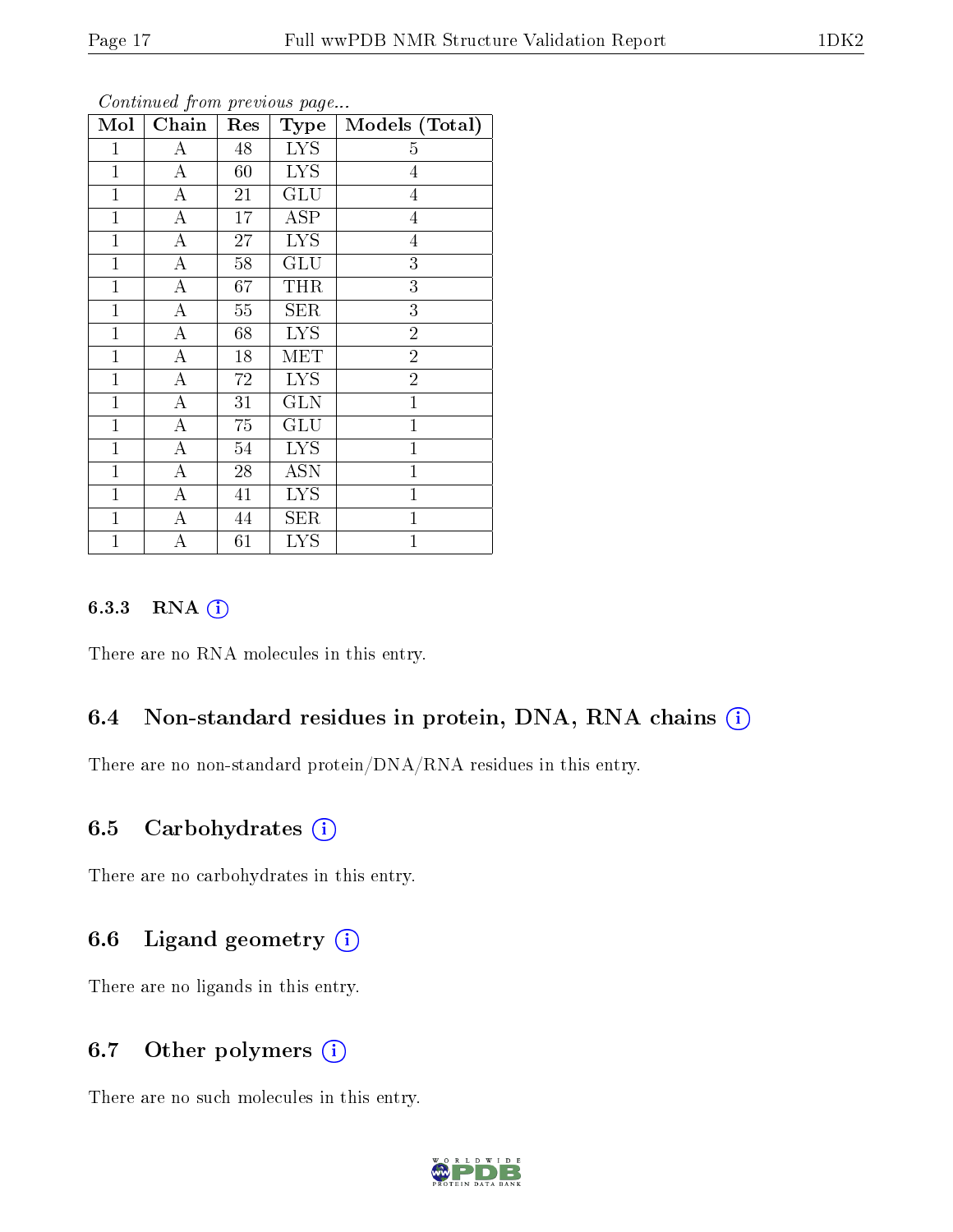## 6.8 Polymer linkage issues (i)

There are no chain breaks in this entry.